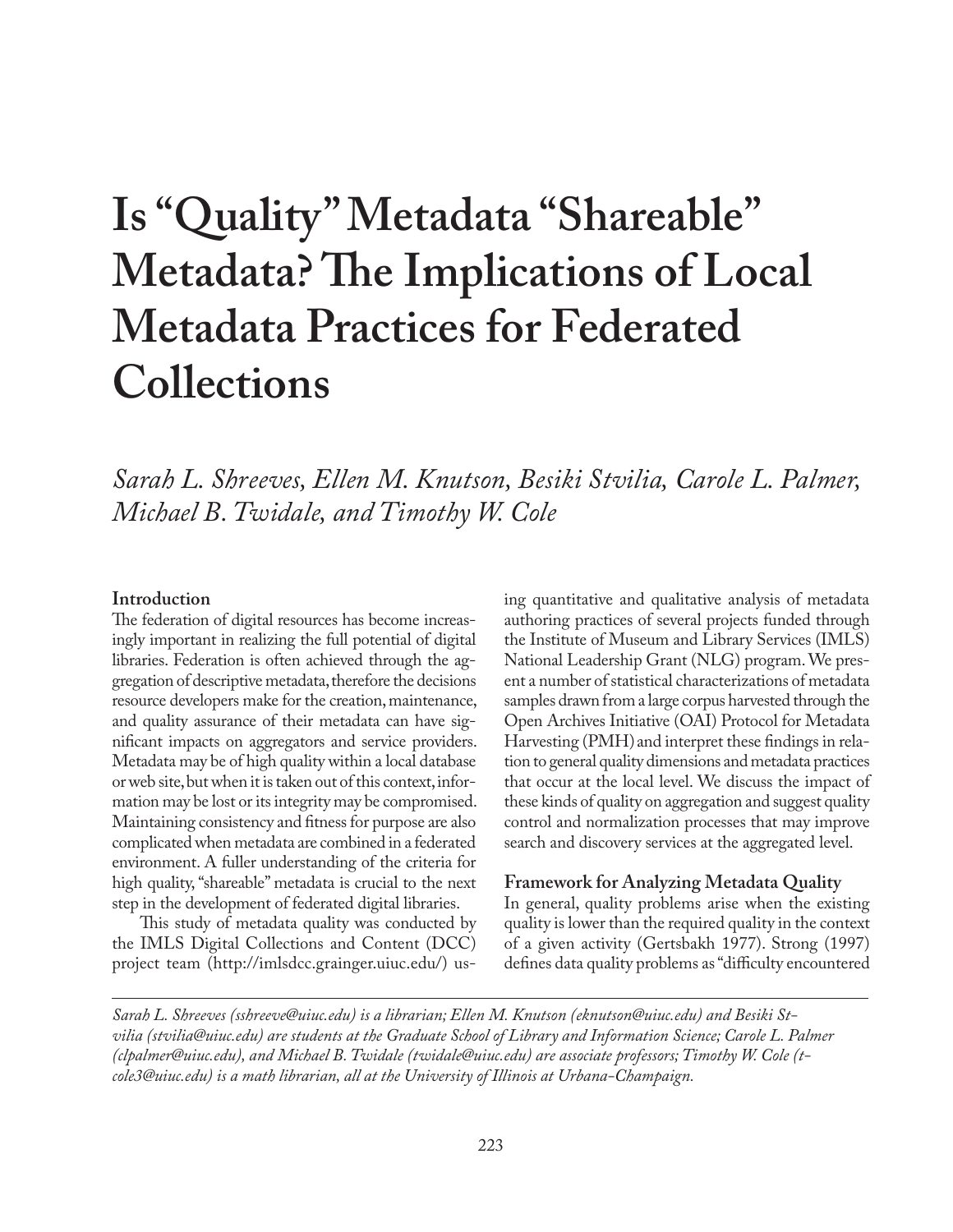on one or more quality dimensions that renders data completely or largely unfit for use" (104). Consequently, to assess the size of the problem and its consequences on the outcome of the activity, one needs to have defined quality dimensions, measurements of the object's current quality, as well as information about the activity's specific quality requirements.

Until recently there has been little focus on developing measurements specifically for metadata quality. Bruce and Hillman (2004) offer a useful examination of characteristics of metadata quality particularly in light of its importance to aggregated collections. They outline seven general characteristics of metadata quality: completeness, accuracy, provenance, conformance to expectations, logical consistency and coherence, timeliness, and accessibility. In addition, they offer some possible criteria and compliance indicators for each, noting that shared metadata may require additional quality efforts.

In this study we rely on an information quality framework proposed by Gasser and Stvilia (2001) and Stvilia et al. (2004), which they have derived from the analysis of 32 representative quality assessment

frameworks from the information quality literature. The framework is intended to be general enough to apply to different kinds of information as well as sufficiently specific to allow easy operationalization. Over one hundred characteristics of quality were extracted from the literature, examined for redundancy as well as for composite attributes which could be represented in combination, and then reduced to twenty-one quality dimensions (see Table 5 in Appendix One for all descriptions). The resulting set was organized into three information quality (IQ) categories: intrinsic IQ, relational/contextual IQ, and reputational IQ. The first two are relevant to the analysis presented here, and are described below.

**1. Intrinsic Information Quality (IQ):** Dimensions of information quality that can be assessed by measuring attributes of information items themselves in relation to a reference standard, such as spelling mistakes and conformance to a date encoding standard. In general, intrinsic IQ attributes are persistent, depend little on context, and can be measured more or less objectively. The dimensions within the intrinsic information quality category include: accuracy/validity, cohesiveness, complexity, semantic consistency, struc-



*ACRL Twelfth National Conference*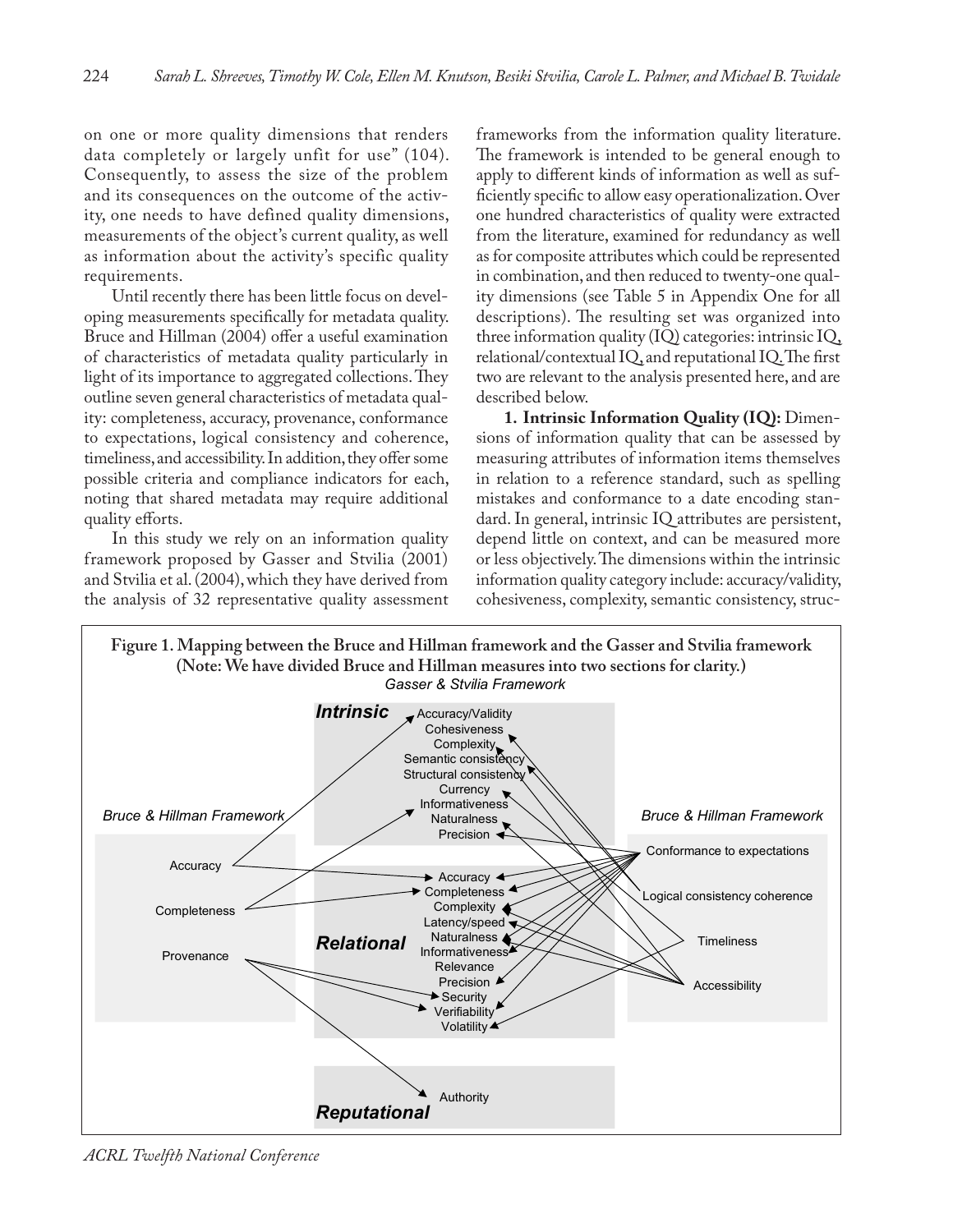tural consistency, currency, informativeness, naturalness, and precision.

**2. Relational/Contextual IQ:** Dimensions of information quality that depend on relationships between the information and some aspect of its usage context. This includes representational quality dimensions—those that measure how well an information object reflects some external condition (e.g., actual accuracy of addresses in an address database). Since metadata records are surrogates for information objects, many relational dimensions apply in measuring metadata quality. The dimensions within the relational/ contextual information quality category are: accuracy, completeness, complexity, latency/speed, naturalness, informativeness, relevance (aboutness), precision, security, verifiability, and volatility.

This framework has considerable overlap with the set of dimensions suggested by Bruce and Hillman as illustrated in Figure 1.

As mentioned above, metadata quality must be judged in relation to the activities for which they are used. To get to the point of a useable metadata aggregation, several layers of activities transpire. In this paper we are principally concerned with three of these layers: the information design and creation activities of the resource provider, the "value-added" activities of the aggregator, and the use of the metadata aggregation itself by end-users. While we have qualitative and quantitative data to support discussion of the first two activities, few user studies of aggregated metadata collections exist. For the purposes of this paper, however, we are supposing that the primary purpose of the aggregated metadata system is similar to the purpose of other online library catalogs and databases, that is, to find, identify, select, and obtain items (IFLA 1998). Also important is the activity of collocating like resources (whether by subject, author, or other criteria) that Svenonius (2001) describes as the "primary act of information organization" (18) and which traditional library catalogs and databases do as a matter of course. This is typically difficult to do in a metadata aggregation because of the heterogeneity of the metadata harvested.

# **Methods**

The DCC project is currently harvesting metadata from 28 NLG funded digital collections using the OAI Protocol for Metadata Harvesting, with approximately

200,000 metadata records from 26 digital collections harvested to date. For this paper a subset of harvested metadata from four digital collections was analyzed, as detailed in Table 1. All records were harvested in unqualified or simple Dublin Core (http://www.dublincore.org/) via the OAI protocol. We should note that the OAI protocol requires that compliant OAI data providers provide metadata in at least simple Dublin Core; therefore, to meet the minimal requirements of the OAI protocol, many data providers map whatever metadata format is in use in their native database to simple Dublin Core. In the case of our four collections, none were using simple Dublin Core in their native system, so mapping is one of the activities required for this aggregation. Collection 1 uses a variation of qualified Dublin Core, and Collection 2 uses a locally developed metadata format. Collection 3 uses a slight variation of simple Dublin Core (an addition of a <note> element), but does not export this element in its OAI data provider, so in effect Collection 3 is exporting the Dublin Core record in use in their native database. Collection 4 uses a locally developed metadata format similar to qualified Dublin Core. Metadata from two of the digital collections are also available in additional metadata formats via the OAI protocol, however the project team only analyzed the common simple Dublin Core records.

We first performed a descriptive statistical analysis of the use and frequency of Dublin Core elements for each collection as described in Ward (2003) and Shreeves et al. (2003). In addition, we manually assessed a random sample of 35 records from each collection (except for Collection 4 where we took the entire set) for quality problems using the framework introduced above.

Two notes should be made about these samples. First, the 35 records from Collection 1 are from only 12 of the institutions contributing to the project. Second, the sample metadata from Collection 3 contained 14 (40%) records with only two elements, <title> and <identifier>, in use. They were kept in the data sample because they accurately represent the number of nearlyempty records in the entire collection (43%). These nearly-empty records demonstrate a type of quality issue caused by the systems in use. They are essentially placeholders for pieces of a compound object, such as a multi-paged document, and were exported through a content management system with a built-in OAI data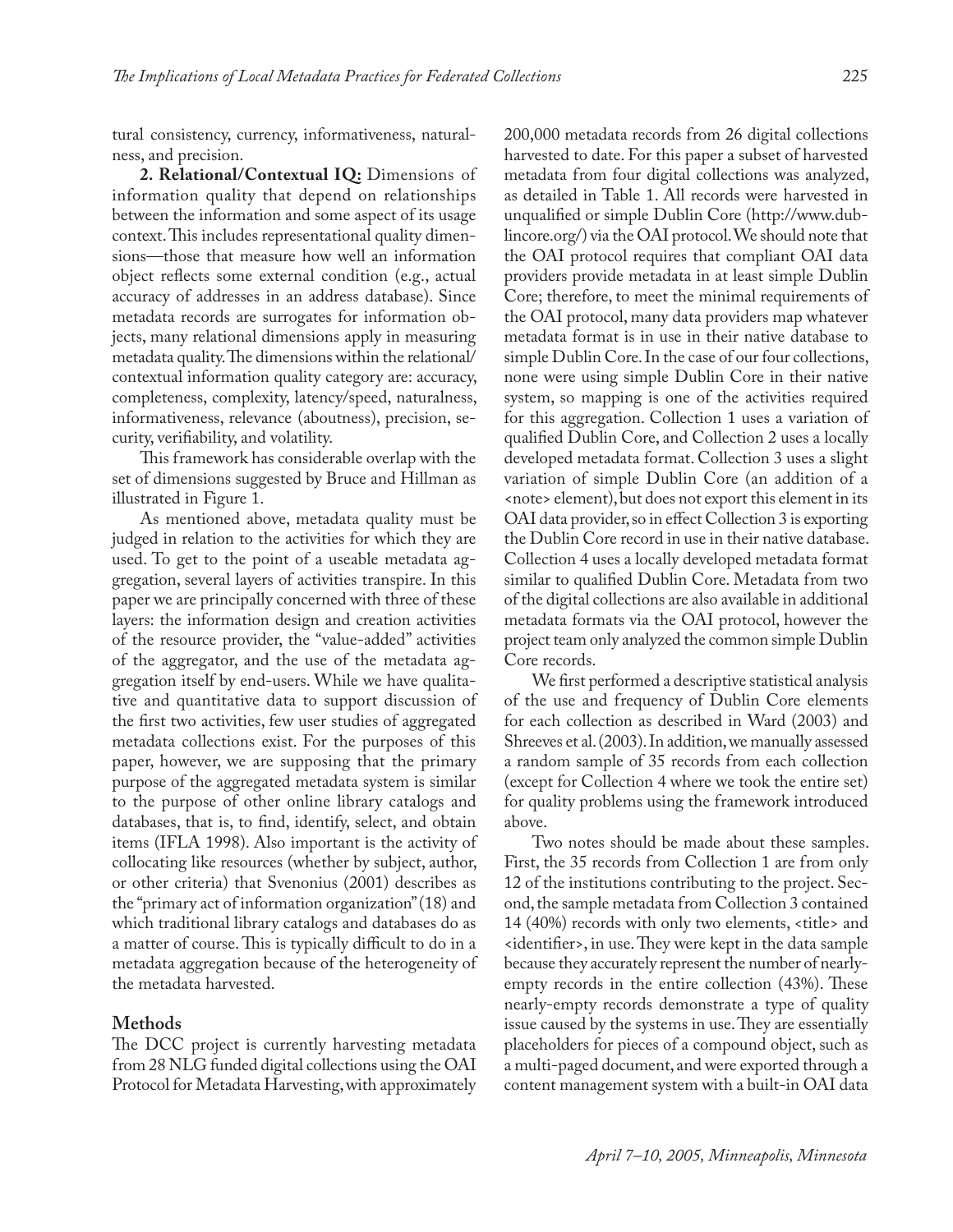|                                                                            |                                                         |                                            | Table 1. Characteristics of the four analyzed collections                                      |                                                                           |
|----------------------------------------------------------------------------|---------------------------------------------------------|--------------------------------------------|------------------------------------------------------------------------------------------------|---------------------------------------------------------------------------|
|                                                                            | Collection 1                                            | Collection 2                               | Collection 3                                                                                   | Collection 4                                                              |
| Total number of records                                                    | 27,444                                                  | 14,425                                     | 1,599                                                                                          | 35                                                                        |
| Type of institution                                                        | Large collabora-<br>tive digitization<br>project        | Large academic<br>library                  | Small academic library<br>and public library col-<br>laboration                                | Small academic<br>library                                                 |
| Metadata from<br>multiple institutions?                                    | Yes                                                     | No                                         | Yes                                                                                            | No                                                                        |
| Type of resources<br>described                                             | Photographs,<br>artifacts, text.                        | Photographs                                | Legal documents, letters,<br>government documents,<br>maps                                     | Texts                                                                     |
| Metadata mapped to<br>simple Dublin Core<br>from other metadata<br>format? | Yes; variation of<br>Qualified Dub-<br>lin Core in use. | Yes; local<br>metadata for-<br>mat in use. | No; variation of simple<br>Dublin Core in use, but<br>only Dublin Core ele-<br>ments exported. | Yes; local metada-<br>ta format similar<br>to qualified Dub-<br>lin Core. |
| Notes about 35 record<br>sample                                            | Represents<br>metadata from<br>12 institutions          | None                                       | Contains 14 nearly<br>empty records exported<br>by the content manage-<br>ment system.         | Represents entire<br>collection.                                          |

provider which does not allow these records to be suppressed from exposure via the OAI data provider.

Supplementing the statistical analysis of the metadata records, qualitative data in the form of interview and focus group transcripts, and open-ended survey responses, were also examined. These qualitative data are being collected from the entire group of NLG awardees in the first and third years of the DCC project to monitor progress and change in metadata practices and perceptions. At the same time, we are conducting a series of case studies of selected projects based at academic, public, and state libraries, museums, historical societies, and other cultural heritage institutions, to capture the full range of operations and requirements of various services and users. This multi-method approach allows us to perform analysis across a large sample of projects to address general research questions while addressing specific research questions by a fuller analysis of a smaller, representative sample. For a fuller discussion of our qualitative methods and results see Palmer and Knutson (2004).

For this paper we focused on data from 13 interviews from 10 institutions represented in our sample set (including 7 institutions participating in Collection 1, already an aggregated set). We conducted the interviews with project managers and metadata specialists to discuss their experiences with collection building and metadata application. The interviews covered: 1) the history and background of the project, 2) elements considered important for collection level description, 3) potential use of a collection registry, 4) staffing and technical issues encountered applying item level metadata, and 5) current and expected usage of their digital collection. The interviews lasted between 40 and 80 minutes.

# **Results and Discussion**

For this paper, we have focused on a small set of quality dimensions: completeness of the metadata records, structural and semantic consistency, and ambiguity (a composite of relational precision, intrinsic naturalness and informativeness**)**. Throughout the discussion we consider local metadata practices and identify possible strategies aggregators could use to ameliorate metadata quality issues and strategies.

# *Completeness*

Completeness is a relational information quality dimension and is defined as the degree to which an information object matches the ideal representation for a given activity. Ideally, completeness should be judged on a record's sufficiency for use in the aggre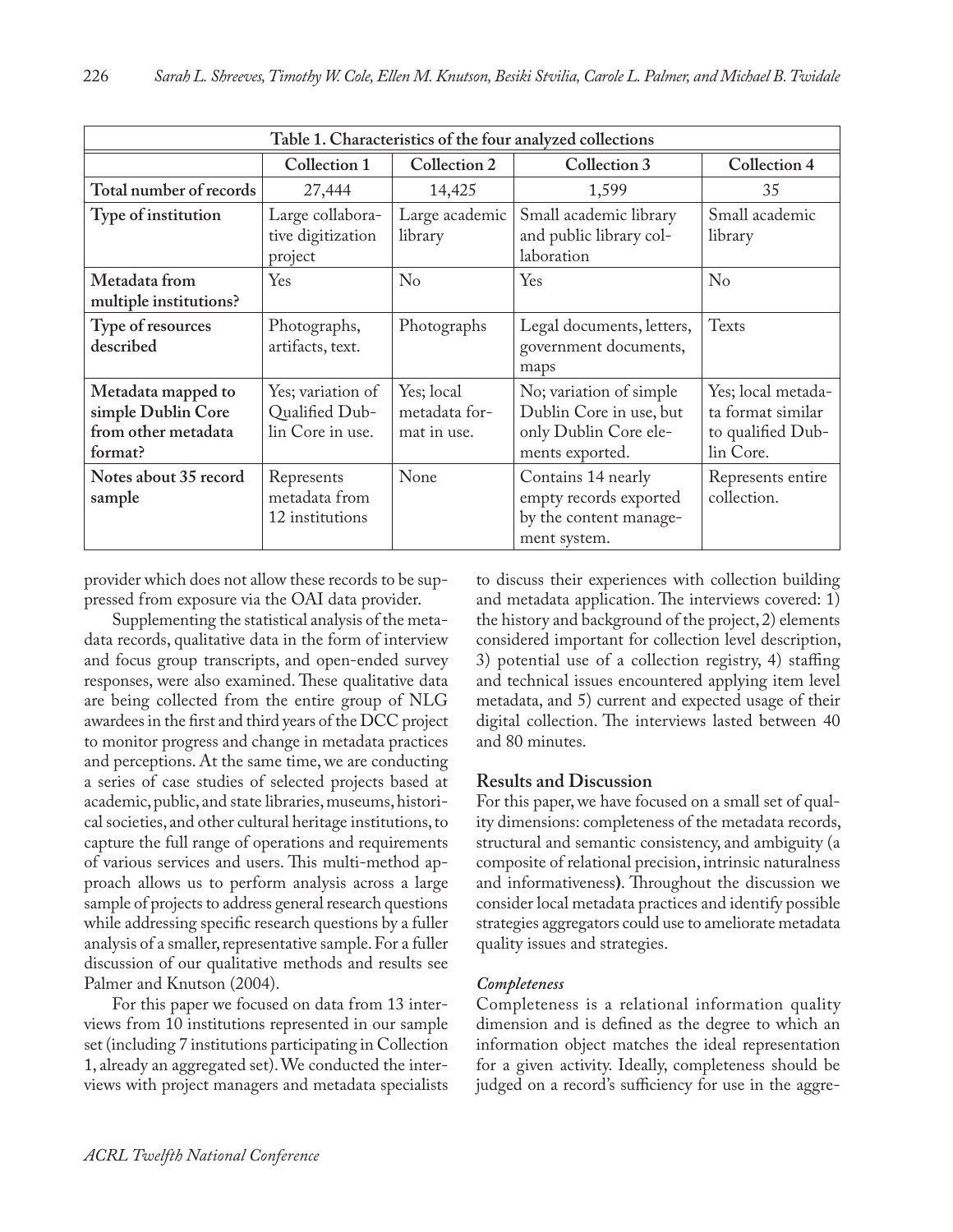gated database, that is, does it meet the requirements of finding, identifying, selecting, obtaining, and collocating? However, there has been little research into the utilization of specific Dublin Core elements for specific purposes. Greenberg (2001) demonstrates that most elements support discovery to some degree, but determining which elements are more important than others is largely dependent on the context and use of the system in question. This, of course, can change when metadata are taken out of their native environment and moved to an aggregated system, as in the case of the metadata analyzed in this study.

We judged completeness based on a published best practices guideline in use by one of the collections. This guideline states that a metadata record should contain at least eight elements of simple Dublin Core (<title>, <creator>, <subject>, <description>, <date>, <format>, <identifier>, and <rights>) as opposed to all fifteen elements. Both the characterization of incompleteness according to the reference standard (see Table 2) and the collection profiles (see Tables 6–13 in Appendix Two) indicate that none of the collections comply with this completeness standard. Collection 3 is an example of unintentional incompleteness because of the nearly-empty records discussed above. If those nearly-empty records were dropped, it would in fact meet the completeness requirement.

The use of Collection 4 in an aggregated environment is challenging because of the sparseness of its records; most contain only six distinct elements: <title>, <creator>, <type>, <language>, <identifier>, and <source>; 17 percent also include a <contributor> element. The result for an aggregator is that these records are essentially lost since the lack of descriptive metadata (such as subject headings or an abstract of the text) is likely to keep records from being retrieved even if they are immediately relevant. It is important to note that this is not a problem for use in their native environment, because navigation and search also rely on marked-up text and a richer metadata scheme. However, this context is lost once the descriptive metadata are exported via OAI in simple Dublin Core.

Completeness also relates to the goals specific to individual projects and the metadata's "fitness for purpose." For example, as a collaborative project Collection 1 focuses on having an open approach and does not press contributing institutions for "perfect" metadata. They are aware of and willing to accept the trade-off in metadata quality to meet their goal of wide participation. One aspect of completeness that this collection faced in general is the use of the <title> element. They find that their museum partners do not always use the <title> element, preferring instead to use the <description> element for their objects. After all, what is the title of a rock? Participants interviewed for this study were generally aware of the possible tensions between interoperability and their local practice, but for a variety of reasons immediate local needs tended to take priority over the needs of interoperability.

#### *Consistency*

Within the intrinsic information quality category, there are two consistency dimensions. The first is semantic consistency or the extent to which the collections use the same values (vocabulary control) and elements for conveying the same concepts and meanings throughout. For example, is the type of material described included in the same element throughout the collection? The second is structural consistency or the extent to which similar attributes or elements of a metadata record are represented with the same structure and format. This dimension covers issues such as consistently encoding dates as YYYY-MM-DD throughout the collection.

In the interviews metadata providers' notion of consistency extended beyond structural and semantic consistency to include precision and informativeness dimensions, which are problems that affect their own end users, whether or not the collection is aggregated. For instance, the level of detail included in a description can vary dramatically from brief one-liners to historical diatribes. Furthermore, the granularity of subject headings varies by the cataloger who assigns them. These problems are of particular concern to participants from Collection 1 where the different professional practices

> and principles of libraries and museums have to be understood and negotiated.

Consistency is highly significant for aggregators. While the ideal is to have

| Table 2. Percentage of Incomplete Records as Measured Against<br>Use of Eight Dublin Core Elements |                                                           |  |  |  |  |  |  |  |  |  |  |
|----------------------------------------------------------------------------------------------------|-----------------------------------------------------------|--|--|--|--|--|--|--|--|--|--|
| Percentage of                                                                                      | Collection 1   Collection 2   Collection 3   Collection 4 |  |  |  |  |  |  |  |  |  |  |
|                                                                                                    | incomplete records<br>71%<br>69%<br>100\%<br>43%          |  |  |  |  |  |  |  |  |  |  |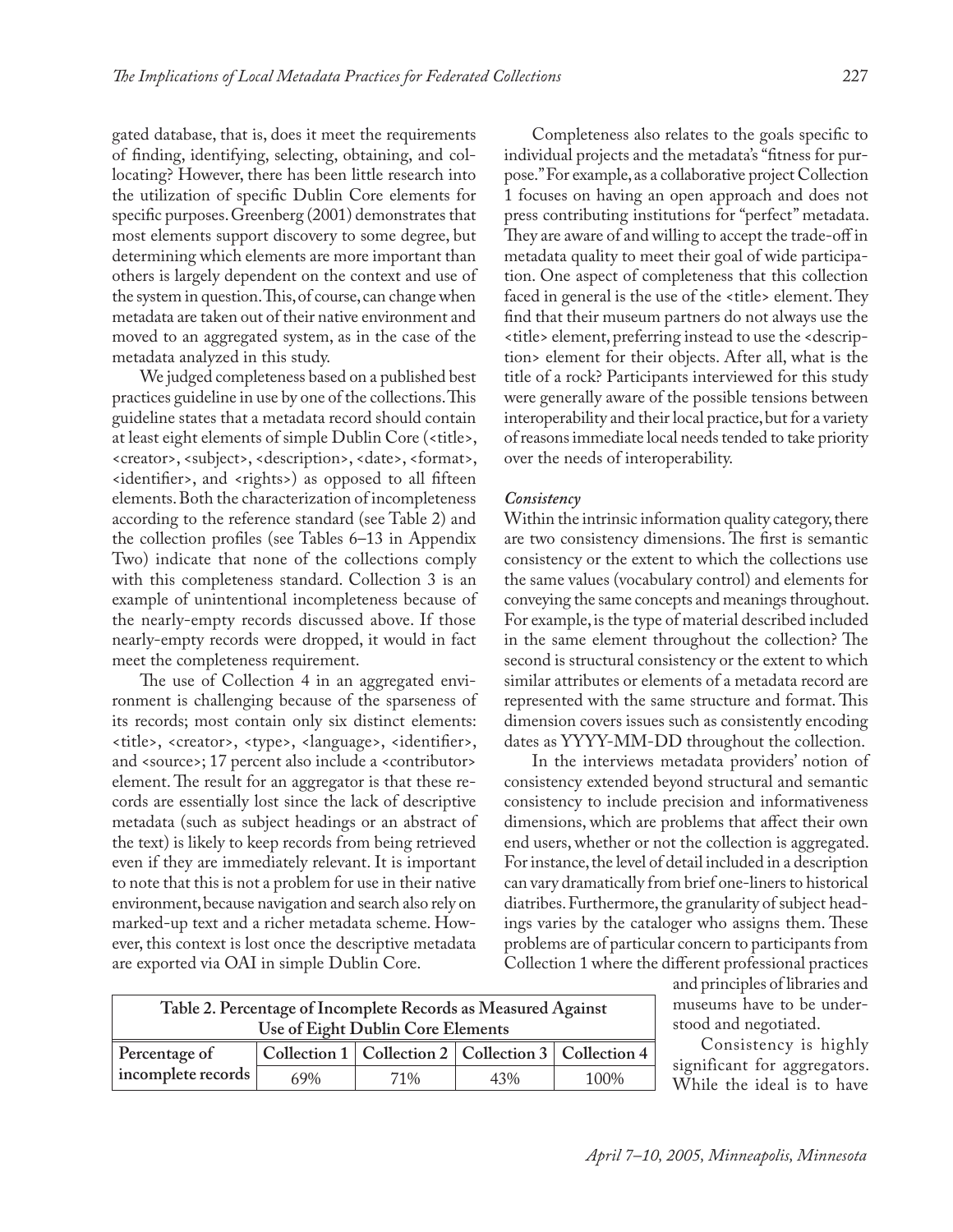semantic and structural consistency across all harvested collections, in general it is easier for aggregators to normalize metadata across collections if internal consistency for each collection exists. This is true even when the use of an element or the way a value is encoded is regarded as generally incorrect. If the type of material is consistently described in the <source> element, an aggregator can better cope with normalizing this information to, for example, make the information appear in the <type> element, than if this information appears variously in the <type>, <source>, and <description> elements.

Although we report here on only one area—the placement and encoding of date information in the four collections—we observed similar issues for several other types of information about the resources including their type, format, hosting institution, and geographic coverage.

#### *Date*

Variation in where and how dates are recorded is mentioned frequently in the literature as a problematic area for aggregators and practitioners alike (Dushay and Hillman 2003, Shreeves et al. 2003, Barton et al. 2003). Based on the general Dublin Core Metadata Initiative (DCMI) guidelines (DCMI 2004) we expect to find the date "associated with an event in the life cycle of the resource", typically the creation of the resource, in the <date> element while we expect to find dates relating to "the extent or scope of the content of the resource" in the <coverage> element (http://dublincore.org/documents/dcmi-terms/). In addition, date information associated with the resource creator is commonly found in the <creator> and/or <contributor> elements. The <description> element sometimes contains date information as appropriate to the text included there. In addition, date information is often included in the <subject> element within subject headings (particularly Library of Congress Subject Headings).

Table 3 shows our analysis of where date information relating to the creation of the resource and coverage of the resource is found in each of the four collections. In general Collection 2 and 4 are consistent about where date information is placed and how the date is encoded. However, Collection 4 includes the date of publication at the end of a string in the <source> element. This string is typically the name of the publisher of the resource, though sometimes it also

includes complete bibliographic information (author, title, and publisher). An aggregator could typically create a program to normalize these dates, for instance to copy the date information in the <source> element in Collection 4 to the <date> element, and to copy and truncate the date information in Collection 2 to the common encoding scheme of YYYY.

Collections 1 and 3 are more complicated for aggregators. Date information is not consistently recorded in one location, and is, in fact, often recorded in multiple locations in a single record. Generally encoding schemes for the dates are not consistent. Obviously it can be expensive for an aggregator to try to cope with these internal inconsistencies. Particularly problematic are the cases of date information recorded in multiple locations within a single record. As Barton et al. (2003) note, an aggregator must determine what event(s) in the resource life-cycle is documented by the date(s). In the case of Collection 3 the date information in the <date> element and <title> element are essentially the same. However, in Collection 1, the 20 records with multiple dates recorded generally include the date that the original print resource was published or created (usually an older date) and the date the digital resource was created (generally from 1998 to present). This ambiguity will be discussed further below, but, suffice it to say, in order to normalize this information, an aggregator must determine where it is recorded and which date or dates to normalize.

In our interviews date came up time and again as a problematic field for practitioners. Maintaining structural consistency did not seem as difficult for metadata creators as semantic consistency. Decisions about whether to cite the publication date of the original resource or the date it was digitized were not straightforward. For non-published items the date was sometimes unknown for the original, and circa or date ranges would be used. This is largely where the structural consistency problems came in. If you have resources with an exact day, month, and year as well as resources with only a date range, they will necessarily have a different structure (MM-DD-YYYY vs. YYYY-YYYY).

# **Ambiguity**

The last quality point we examined was adherence to the Dublin Core One-to-One principle. The principle states that: "Dublin Core metadata describes one manifestation or version of a resource, rather than as-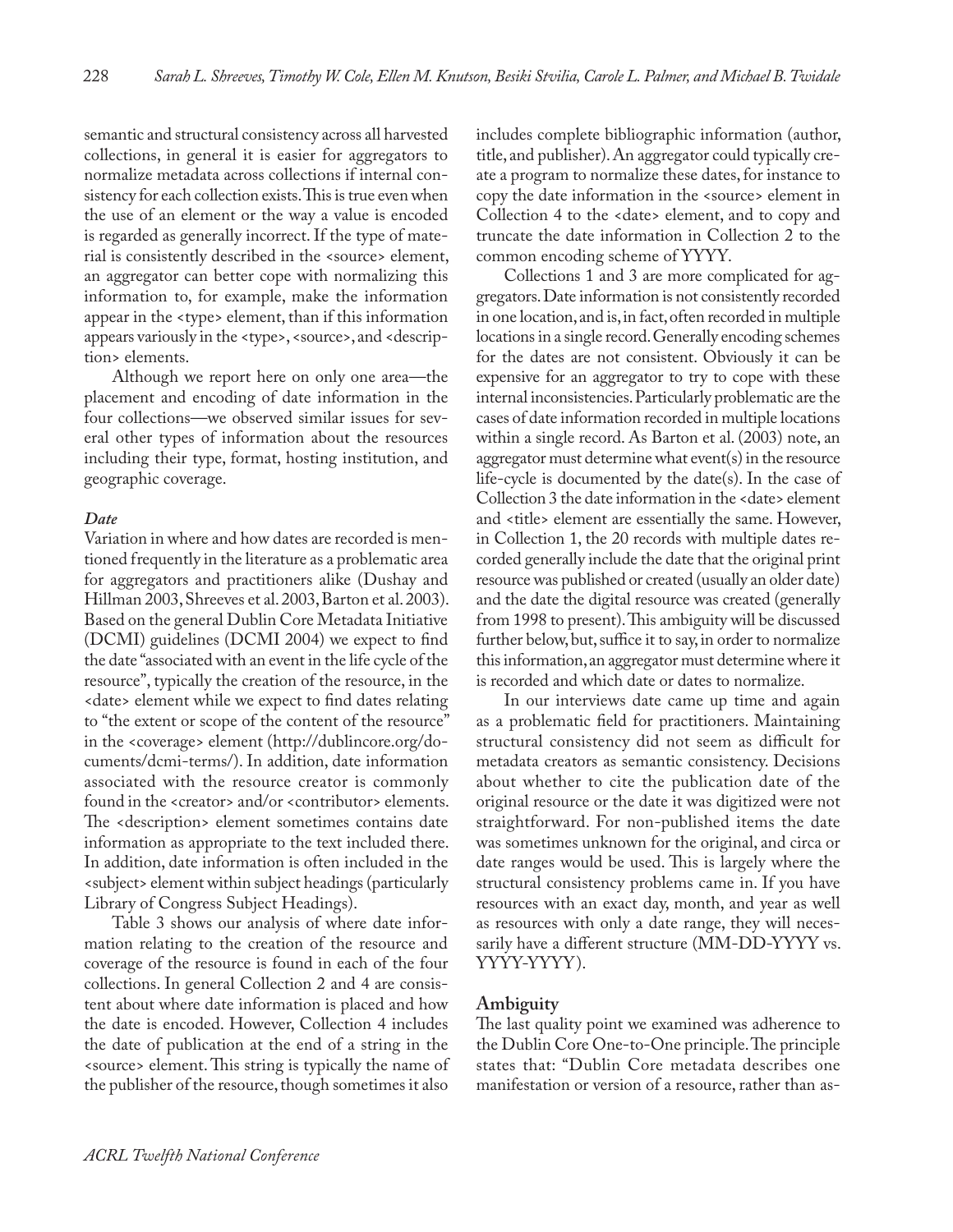|                                                 | Table 3. Location of date information relating to the creation and coverage of the resource                                      |                                                  |                                                                                                                                                |                                             |
|-------------------------------------------------|----------------------------------------------------------------------------------------------------------------------------------|--------------------------------------------------|------------------------------------------------------------------------------------------------------------------------------------------------|---------------------------------------------|
| Date information<br>included in:                | Collection 1                                                                                                                     | Collection 2                                     | Collection 3                                                                                                                                   | Collection 4                                |
| <date> element<br/>(used once)</date>           | 9(26%)                                                                                                                           | 35 (100%)                                        | 20 (57%)                                                                                                                                       | $\Omega$                                    |
| <date> element<br/>(used at least twice)</date> | 20 (57%)                                                                                                                         | $\Omega$                                         | $\Omega$                                                                                                                                       | $\Omega$                                    |
| <coverage> element<br/>(used once)</coverage>   | $\theta$                                                                                                                         | $\overline{0}$                                   | 17 (49%)                                                                                                                                       | $\overline{0}$                              |
| Date in other ele-<br>ment                      | $\theta$                                                                                                                         | $\overline{0}$                                   | 21 (60%) <title></title>                                                                                                                       | 35 (100%)At end of<br><source/> string      |
| Not recorded                                    | 6(17%)                                                                                                                           | $\Omega$                                         | 14 (40%)(nearly<br>empty records)                                                                                                              | $\Omega$                                    |
| <b>Notes</b>                                    | Inconsistent encod-<br>ing schemes within<br>individual records<br>with multiple date<br>elements as well as<br>between records. | Consistent en-<br>coding scheme<br>(YYYY-MM-DD). | Consistent encod-<br>ing scheme in<br><coverage> element<br/>(YYYY-YYYY);<br/>Inconsistent encod-<br/>ing scheme in all<br/>others.</coverage> | Consistent en-<br>coding scheme.<br>(YYYY). |

suming that manifestations stand in for one another" (Hillman 2003). The classic example is that Leonardo da Vinci's painting of Mona Lisa is not the same resource as a digital photograph of the painting which is not the same resource as a physical photograph of the painting. Theoretically, there should be a metadata record for each of these manifestations and links made among them (if desired) through use of the relation and source elements.

In practice, however, metadata authors find it difficult to maintain this one-to-one mapping. Metadata records—particularly those describing digitized resources—often are a composite of descriptions of both the physical and digital item, as was the case with some of the multiple date instances discussed above. This sort of many to one mapping—when the metadata record represents two or more resources simultaneously—results in an ambiguity problem, which can be evaluated using three quality dimensions from the Gasser and Stvilia framework: relational precision, intrinsic naturalness, and informativeness. For aggregators reliant on automated processing, this ambiguity can be particularly problematic. If two dates are present—one for the digital resource and one for the source or physical resource—how does an aggregator determine which to use? Often it is not clear, even from a visual examination of a record, to which resource the date information refers.

In the analysis of our sample records, no collection maintained a consistent one-to-one mapping between the metadata record and a single resource. Table 6 shows that all records in Collection 2 contained some sort of ambiguity; in this case it was the inclusion of a <format> element describing the digital image (image/jpg) and the physical image (35 mm slide). In Collection 3 all elements (including <date> and <rights>) except one describe the physical object, yet the format for each record was 'jpeg'—obviously referring to the digital object. Note that if all the nearly empty records in Collection 3 (43%) were dropped out, 100 percent of the records would have this ambiguity.

Collection 1 contained some of the most ambiguous records. As noted earlier, 57 percent of the records contained at least two <date> elements, one of which referred to the date the digital resource was created and the other to the creation of the physical source. In addition, 51 percent of the records contained references to at least two formats with one in the <format> element and the second in another element. Format is defined as the "the physical or digital manifestation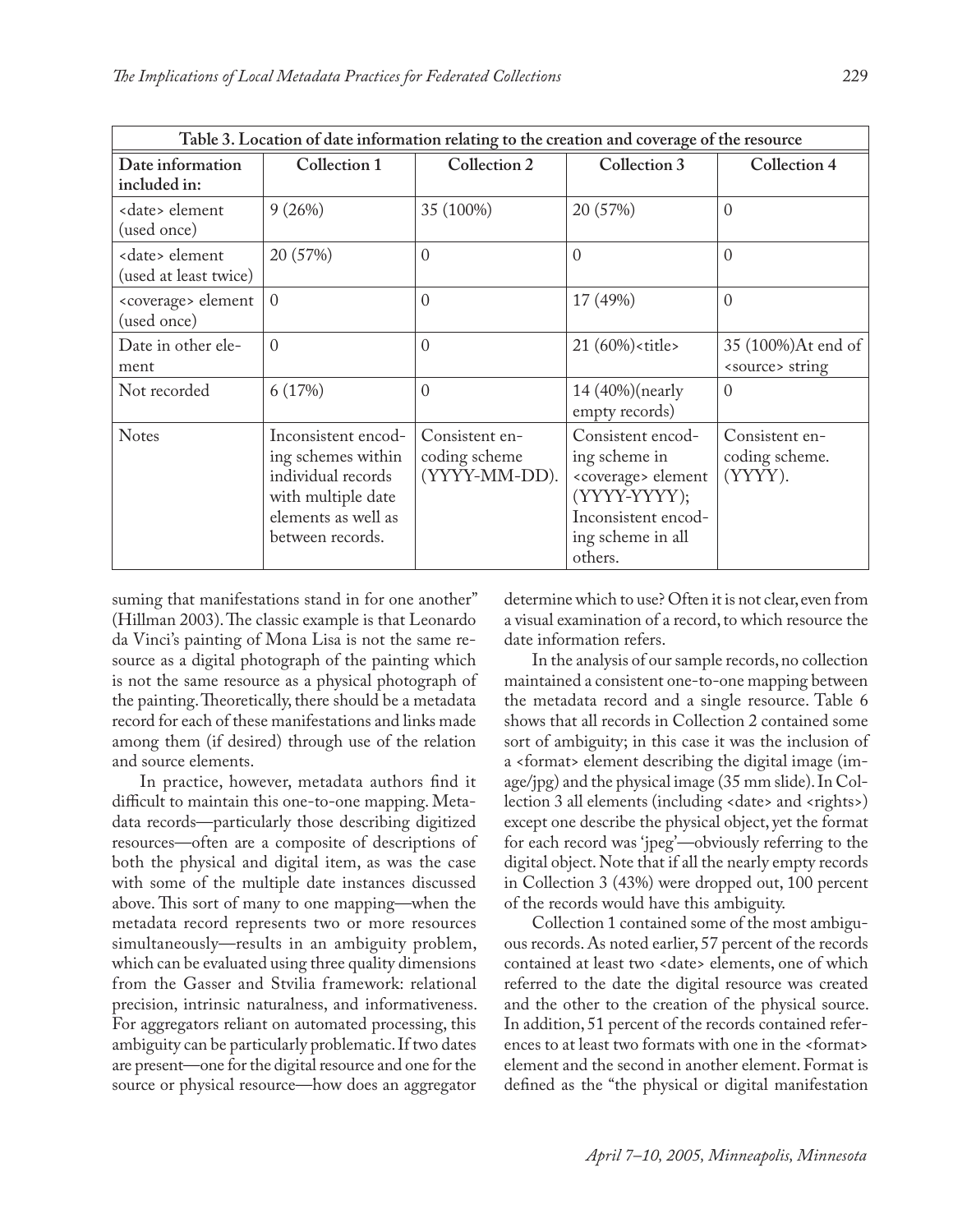| Table 4. Percentage of metadata in collections that do not meet the one to one principle |                     |              |              |              |  |  |  |  |
|------------------------------------------------------------------------------------------|---------------------|--------------|--------------|--------------|--|--|--|--|
| Percentage of records that describe at                                                   | <b>Collection 1</b> | Collection 2 | Collection 3 | Collection 4 |  |  |  |  |
| least two manifestations of a resource<br>86%<br>69%<br>100\%<br>57%                     |                     |              |              |              |  |  |  |  |

of the resource" (DCMI 2004) and usually refers to the media type or software requirements for digital resources or the specific manifestation (e.g., a 35 mm slide is a manifestation of a photograph) or the dimensions of a physical resource. Most of these records, like those in Collection 2, refer to a format for the digital resource (like 'GIF') and a format for the physical source (like '21 x 26 inches'). However, 14 (40%) of the records contain a reference to at least two, if not three, digital formats. For example, one record contained the following format information:

**<description>** 100 x 70 cm

**<description>** image/tiff

**<format>** image/jpeg

**<format>** Any machine capable of running graphical Web browsers, 640x480 minimum monitor resolution

Presumably, the first <description> element refers to the size of the physical source (a lithograph). But are we to assume that the second <description> element refers to the tiff image that is commonly made as the archival copy, and from which the jpeg image (in the <format> element) is derived? Many of the records in Collection 1 include this mix of information. Several records include in the <description> elements an account of the digitization process as well as a description of what is pictured in the photograph. Other metadata from Collection 1 document format information about the digital resource in the <format> element and format information about the physical resource in the <source> element. This is technically correct, but it represents a dilemma for the aggregator. Which information—that about the physical resource or the digital resource—is most important to normalize? On which descriptive information do we base collocation decisions?

These practices represent a very real and understandable tension between the need for standardized, accurate description of digital objects and description that meets the needs of end users. Interview participants expressed frustration with this situation, noting that strictly adhering to the one-to-one principle and describing only the digital object was not helpful to

the users of their collection. For example, if the collection contains a document created in 1908, that date is important to the searcher, not the fact that it was digitized in 2002. The date of origin helps users identify content from a particular time period, and it helps differentiate among similar documents with different original dates of publication or creation. With the one-to-one description, photographs that span a century, but are digitized at the same time, would have the same date. Likewise, interview participants also considered descriptions of the original objects more important than the digitized object for end-user discovery. The decision as to where to put the descriptions of the original objects varied, however from the <description> element, to the <format> element, to the <source> element and others.

# **Conclusion**

Even though the majority of interviewees expressed concern with the consistency of their metadata, the analysis of Collections 2, 3, and 4 suggests that metadata created by a single or pair of institutions is less susceptible to varied interpretation in part because it is created in the same local circumstance with the same use in mind. However, in Collection 1, where collections from multiple institutions are aggregated, the variance in the metadata sharply increases, which can complicate most of the activities aggregators wish to support. Such variance might force aggregators to orient their services towards the minimum level of quality in the collection. Aggregated search services may not be able to implement the well functioning, standard services offered by online catalogs, such as browse interfaces or searches targeted at specific fields such as title, creator, or subject.

Although this study was limited to a handful of quality dimensions on a small sample, it points to at least two specific strategies that resource creators interested in sharing their metadata can take to aid aggregators in using their metadata most effectively. Both structural and semantic consistency can allow aggregators to easily process and normalize metadata. Eliminating as much ambiguity as possible helps ag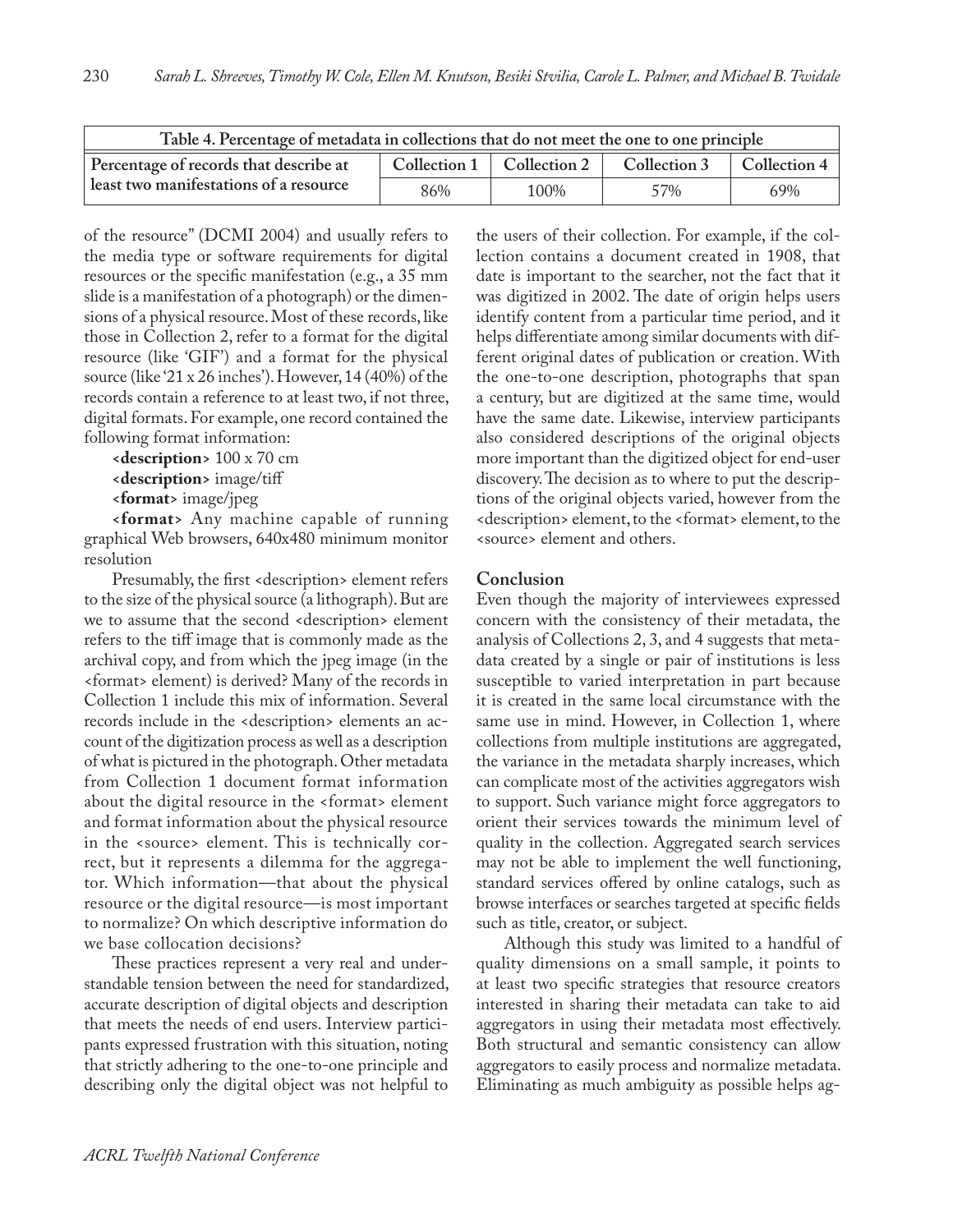gregators interpret what specifically is described and to process metadata accordingly.

There are other ways that resource developers can aid aggregators that cannot be explored within the constraints of this paper. These include the provision of semantically rich metadata (such as MARC, MODS, or qualified Dublin Core) which may allow aggregators to make better use of the metadata values. Further research is needed to determine whether provision of metadata more complex than simple Dublin Core is effective in alleviating some of the quality problems outlined above. Moreover, making metadata documentation—such as metadata formats, controlled vocabularies, and mappings used—publicly available can also help aggregators better interpret harvested metadata. Finally, further exploration of the metadata quality framework outlined in this paper is much needed. Connecting metadata quality not only to theoretical standards, but also to information use activities, would help aggregators and the digital library community at large better understand what to prioritize for quality control. Research is needed to understand the trajectory of metadata as it travels from the initial design of the cataloging workflow to its use in a federated collection.

#### **Acknowledgements**

This research presented here was funded through National Leadership Grant number LG-02-02- 0281 from the Institute of Museum and Library Services.

# **References**

- Barton, Jane, Sarah Currier, and Jessie M.N. Hey. 2003. Building quality assurance into metadata creation: an analysis based on the learning objects and e-prints communities of practice. In *DC-2003: Proceedings of the International DCMI Metadata Conference and Workshop.* [United States]: DCMI. http://www.siderean.com/ dc2003/201\_paper60.pdf.
- Bruce, Thomas R., and Diane I. Hillmann. 2004. The continuum of metadata quality: defining, expressing, exploiting. In *Metadata in Practice*, Edited by Diane I. Hillmann and Elaine L. Westbrooks. Chicago: American Library Association.
- Dublin Core Metadata Initiative. 2004. *Dublin Core Metadata Terms*. http://dublincore.org/documents/dcmiterms/.
- Dushay, Naomi, and Diane I. Hillmann. 2003. Analyzing metadata for effective use and re-use. In *DC-2003: Proceedings of the International DCMI Metadata Conference and Workshop.* [United States]: DCMI. http://www. siderean.com/dc2003/501\_Paper24.pdf.
- Gasser, Les, and Besiki Stvilia. 2001. *A new framework for information quality*. Technical report ISRN UIUCLIS- -2001/1+AMAS. Champaign, Ill.: University of Illinois at Urbana Champaign.
- Gertsbakh, Il´ia B. 1977. *Models of preventive maintenance*. Studies in mathematical and managerial economics. vol. 23. Amsterdam, Holland: North-Holland Publishing Company.
- Greenberg, Jane. 2001. Quantitative categorical analysis of metadata elements in image applicable metadata schemas. *Journal of the American Society for Information Science and Technology* 52, no. 11: 917–24.
- Hagedorn, Kat. 2003. OAIster: A 'No Dead Ends' OAI Service Provider. *Library Hi Tech* 21: 170–81.
- Hillman, Diane. 2003. *Using Dublin Core*. http://dublincore. org/documents/usageguide/.
- IFLA Study Group on the Functional Requirements of Bibliographic Records. 1998. *Functional Requirements of a Bibliographic Record: Final Report.* UBCIM Publications. New Series. vol. 19. Edited by Marie-France Plassard. München: K.G. Saur Verlag GmbH & Co. KG.
- Palmer, Carole L., and Ellen M. Knutson. 2004. Metadata practices and implications for federated collections. In *Proceedings of the 67th Annual Meeting of the American Society for Information Science and Technology*, Edited by Linda Schamber and Carol L. Barry. Medford, N.J.: Information Today, Inc: 456–62.
- Lagoze, Carl, and Herbert Van de Sompel. 2001. The Open Archives Initiative: building a low-barrier interoperability framework. In *Proceedings of First ACM/IEEE-CS Joint Conference on Digital Libraries: June 24-28, 2001: Roanoke, Virginia, USA,* Edited by Edward A. Fox and Christine L. Borgman. New York: ACM Press: 54–62.
- Pipino, L., Yang W. Lee, and Richard Y. Wang. 2002. Data quality assessment. *Communications of the ACM* 45, no. 4: 211–18.
- Shreeves, Sarah L., Joanne Kaczmarek, and Timothy W. Cole. 2003. Harvesting cultural heritage metadata using the OAI protocol. *Library Hi Tech* 21: 159–69.
- Strong, Diane, Yang W. Lee, and Richard Y. Wang. 1997. Data quality in context. *Communications of the ACM*  40, no. 5: 103–10.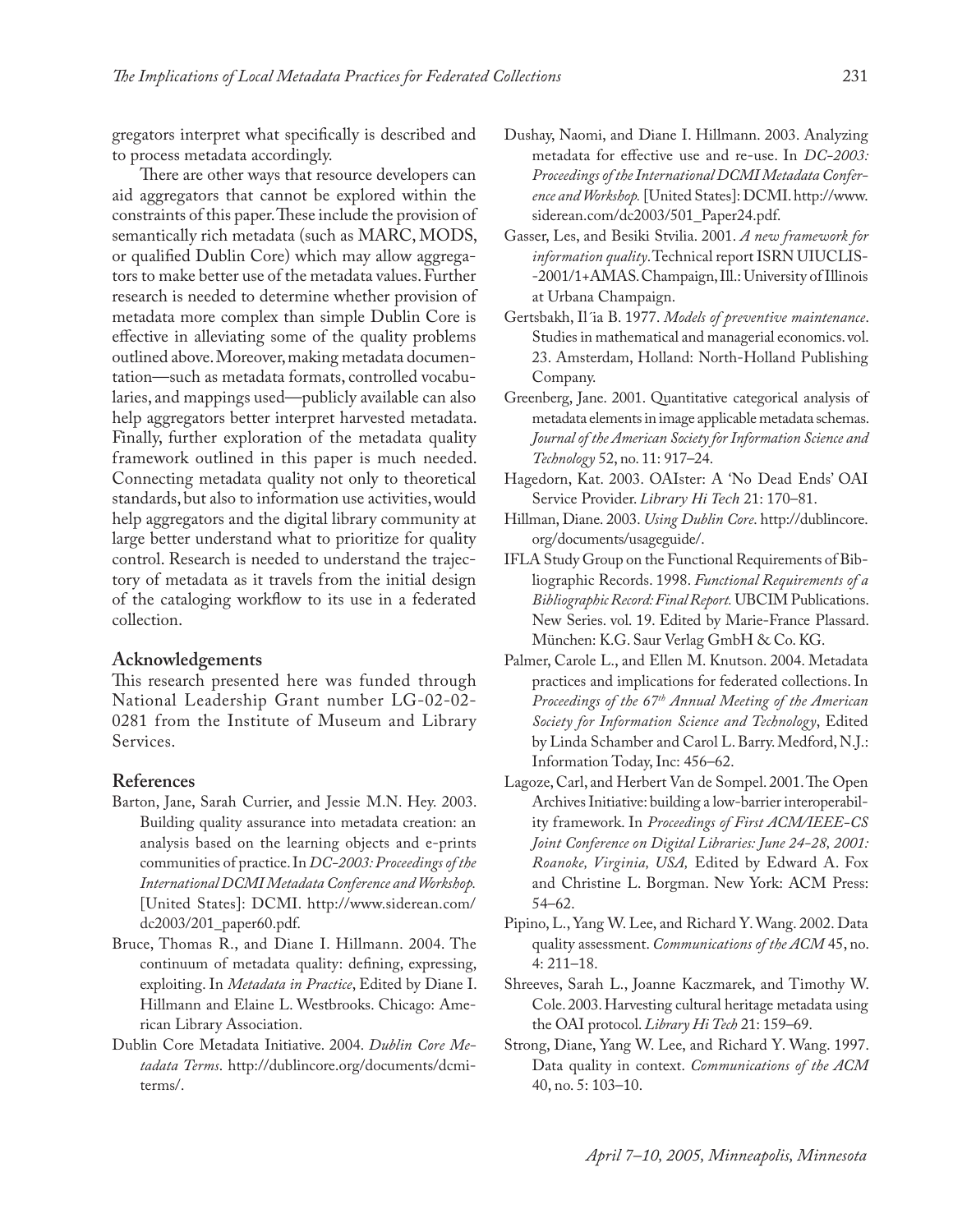- Stvilia, Besiki, Les Gasser, Michael Twidale, Sarah L. Shreeves, and Timothy W. Cole. 2004. Metadata quality for federated collections. In *Proceedings of ICIQ04—9th International Conference on Information Quality. Cambridge, MA*: 111–25.
- Svenonius, Elaine. 2001. *The intellectual foundation of information organization*. Cambridge, Mass.: MIT Press.
- Wand, Yair and Richard Y. Wang. 1996. Anchoring data quality dimensions in ontological foundations. *Com-*

*munications of the Association for Computing Machinery* 39, no.11: 86–95.

Ward, Jewel. 2003. A Quantitative Analysis of Unqualified Dublin Core Metadata Element Set Usage within Data Providers Registered with the Open Archives Initiative. In *Proceedings: 2003 Joint Conference on Digital Libraries (JCDL 2003)*, Edited by Catherine C. Marshall, Geneva Henry, and Lois M.L. Delcambre. Institute of Electrical and Electronics Engineers, Inc., Los Alamitos, Calif.: 315–17.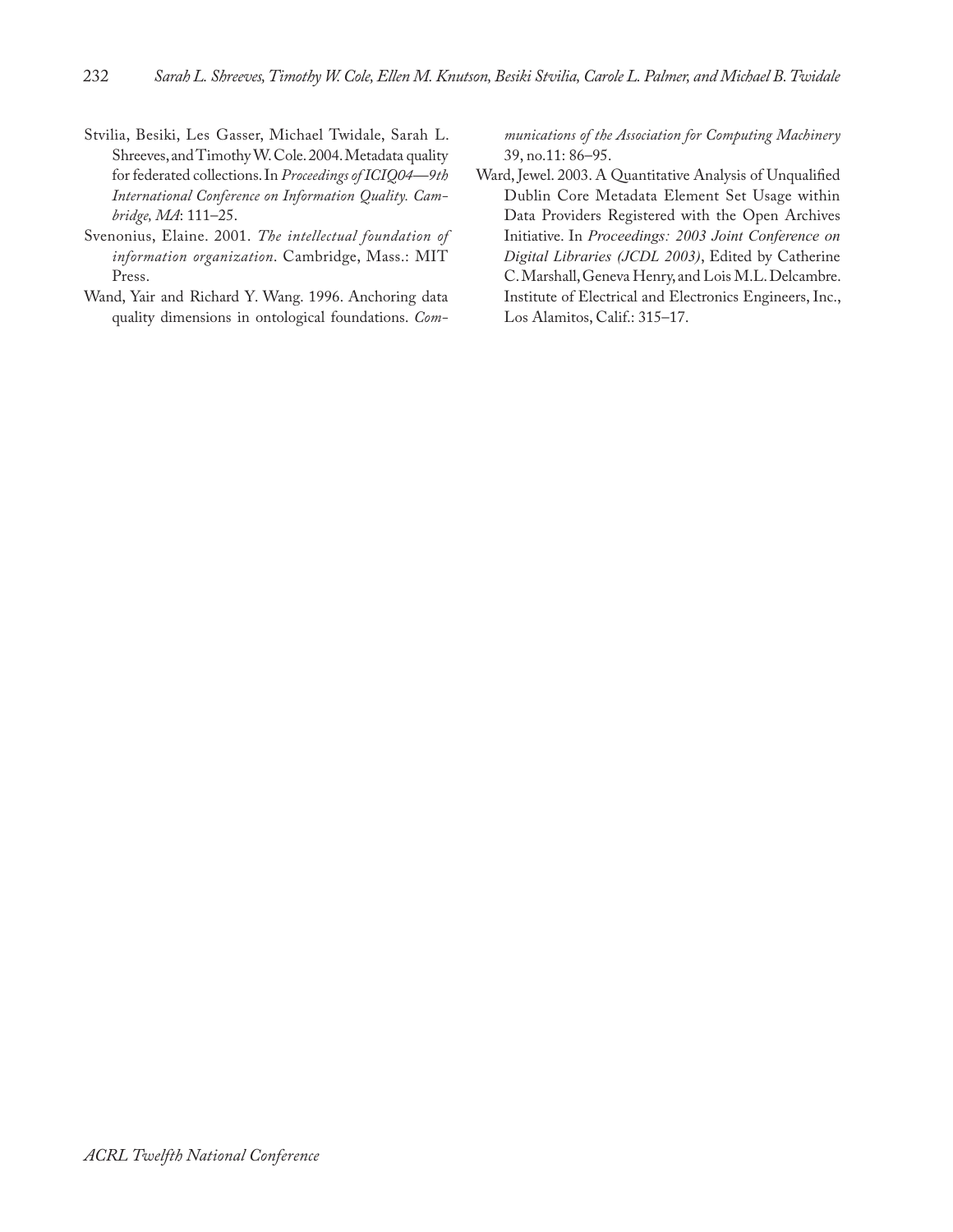# **Appendix 1**

|                           |                           | Table 5. Gasser & Stvilia Information Quality Categories, Dimensions, and Definitions                                                                                                                                                             |
|---------------------------|---------------------------|---------------------------------------------------------------------------------------------------------------------------------------------------------------------------------------------------------------------------------------------------|
| Category                  | Dimension                 | Definition                                                                                                                                                                                                                                        |
| Intrinsic                 | Accuracy/<br>Validity     | the extent to which information is legitimate or valid according to some stable<br>reference source such as a dictionary, standard schema and/or set of domain con-<br>straints and norms                                                         |
|                           | Cohesiveness              | the extent to which the content of an object is focused on one topic                                                                                                                                                                              |
|                           | Complexity                | the extent of cognitive complexity of a information object measured by some<br>index/indices                                                                                                                                                      |
|                           | Semantic<br>consistency   | the extent to which the same values and elements are used for conveying the same<br>concepts and meanings in an information object.                                                                                                               |
|                           | Structural<br>consistency | the extent to which similar attributes or elements of an information object are<br>represented with the same structure & format                                                                                                                   |
|                           | Currency                  | the age of an information object                                                                                                                                                                                                                  |
|                           | Informativeness           | the amount of information contained in an information object: the ratio of the<br>size of the informative content (measured in word terms which are stemmed and<br>stopped) to the overall size of an information object.                         |
|                           | Naturalness               | the extent to which an information object's model/schema and content are<br>expressed by conventional, typified terms and forms according to some general<br>purpose reference source                                                             |
|                           | Precision                 | the granularity or precision of an information object's model or content values ac-<br>cording to some general purpose IS-A ontology such as WordNet.                                                                                             |
| Relational/<br>Contextual | Accuracy                  | the degree to which an information object correctly represents another information<br>object or a process in the context of a particular activity.                                                                                                |
|                           | Completeness              | the degree to which an information object model matches the ideal representation<br>model of a given activity.                                                                                                                                    |
|                           | Complexity                | the degree of cognitive complexity of a information object relative to a particular<br>activity                                                                                                                                                   |
|                           | Latency/speed             | the speed of access to an information object relative to the context of a particular<br>activity                                                                                                                                                  |
|                           | Naturalness               | the degree to which an information object's model and content are semantically<br>close to the objects, states or processes they represent in the context of a particular<br>activity (measured against the activity/community specific ontology) |
|                           | Informativeness           | the extent to which the information is new or informative in the context of a par-<br>ticular activity/community                                                                                                                                  |
|                           | Relevance<br>(aboutness)  | the extent to which information is applicable and helpful in a given activity                                                                                                                                                                     |
|                           | Precision                 | the extent to which an information object matches the precision and granularity<br>needed in the context of a given activity                                                                                                                      |
|                           | Security                  | the extent of protection of information from harm                                                                                                                                                                                                 |
|                           | Verifiability             | the extent to which the correctness of information is verifiable and/or provable                                                                                                                                                                  |
|                           | Volatility                | the amount of time the information remains valid                                                                                                                                                                                                  |
| Reputational              | Authority                 | the degree of reputation of an information object in a given community                                                                                                                                                                            |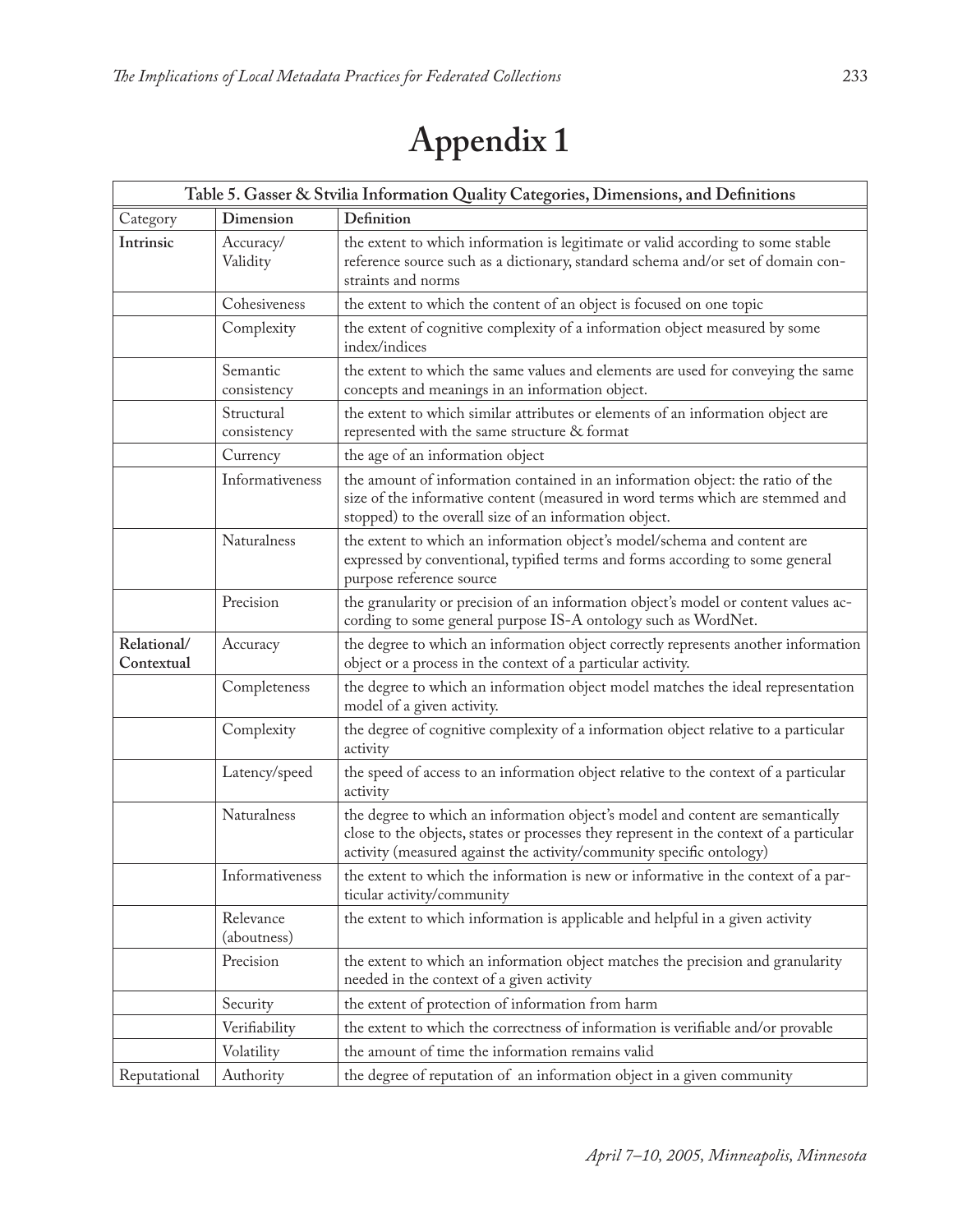|                             | Table 6. Collection 1-Use and non-use of Dublin Core elements |                                            |                                   |                                                |                                     |                                              |                |                             |  |  |  |
|-----------------------------|---------------------------------------------------------------|--------------------------------------------|-----------------------------------|------------------------------------------------|-------------------------------------|----------------------------------------------|----------------|-----------------------------|--|--|--|
| Dublin Core<br>element      | $%$ of<br>institutions<br>using element<br>at least once      | No. of<br>records<br>containing<br>element | Total<br>times<br>element<br>used | % of total<br>records<br>containing<br>element | Average<br>times used<br>per record | Average<br>element length<br>(in characters) | Mode           | Mode<br>Frequency<br>in $%$ |  |  |  |
| <title></title>             | 100                                                           | 27,442                                     | 31,765                            | 100                                            |                                     | 42                                           |                | 88                          |  |  |  |
| <creator></creator>         | 93                                                            | 16,215                                     | 17,363                            | 59                                             | 1                                   | 16                                           | 1              | 55                          |  |  |  |
| <subject></subject>         | 100                                                           | 26,610                                     | 112,189                           | 97                                             | 4                                   | 24                                           | 3              | 22                          |  |  |  |
| <description></description> | 100                                                           | 26,326                                     | 77,531                            | 96                                             | 3                                   | 92                                           | $\overline{2}$ | 54                          |  |  |  |
| <publisher></publisher>     | 100                                                           | 27,444                                     | 53,872                            | 100                                            | 2                                   | 36                                           | $\overline{2}$ | 67                          |  |  |  |
| <contributor></contributor> | 47                                                            | 2,267                                      | 5,581                             | 8                                              | $\overline{2}$                      | 23                                           | $\mathbf{0}$   | 92                          |  |  |  |
| <date></date>               | 97                                                            | 23,955                                     | 40,828                            | 87                                             | $\overline{2}$                      | 9                                            | $\overline{2}$ | 46                          |  |  |  |
| <type></type>               | 73                                                            | 19,342                                     | 26,598                            | 70                                             | $\mathbf{1}$                        | 6                                            | 1              | 44                          |  |  |  |
| <format></format>           | 70                                                            | 16,174                                     | 24,633                            | 59                                             | $\overline{2}$                      | 19                                           | $\mathbf{0}$   | 41                          |  |  |  |
| <identifier></identifier>   | 100                                                           | 27,440                                     | 33,344                            | 100                                            | $\mathbf{1}$                        | 68                                           | 1              | 80                          |  |  |  |
| <source/>                   | 57                                                            | 13,955                                     | 28,257                            | 51                                             | $\overline{2}$                      | 34                                           | $\overline{0}$ | 49                          |  |  |  |
| <language></language>       | 67                                                            | 12,220                                     | 12,416                            | 45                                             | 1                                   | 5                                            | $\overline{0}$ | 55                          |  |  |  |
| <relation></relation>       | 100                                                           | 27,214                                     | 47,125                            | 99                                             | $\overline{2}$                      | 27                                           | $\overline{2}$ | 60                          |  |  |  |
| <coverage></coverage>       | 17                                                            | 646                                        | 778                               | $\overline{2}$                                 | 1                                   | 22                                           | $\overline{0}$ | 98                          |  |  |  |
| <rights></rights>           | 87                                                            | 24,927                                     | 31,371                            | 91                                             | $\mathbf 1$                         | 92                                           | $\mathbf{1}$   | 81                          |  |  |  |

| Table 7. Collection 1 - Statistical characterization of use of Dublin Core elements |      |  |    |    |      |    |  |  |
|-------------------------------------------------------------------------------------|------|--|----|----|------|----|--|--|
| Mode<br>Standard<br>Minimum   Maximum   Mean   Deviation   Mode  <br>Frequency<br>N |      |  |    |    |      |    |  |  |
| Total number of elements per<br>record                                              | 2000 |  | 34 | 20 | 4.52 | 18 |  |  |
| Number of distinct elements<br>2000<br>1.56<br>11<br>11<br>15<br>per record         |      |  |    |    |      |    |  |  |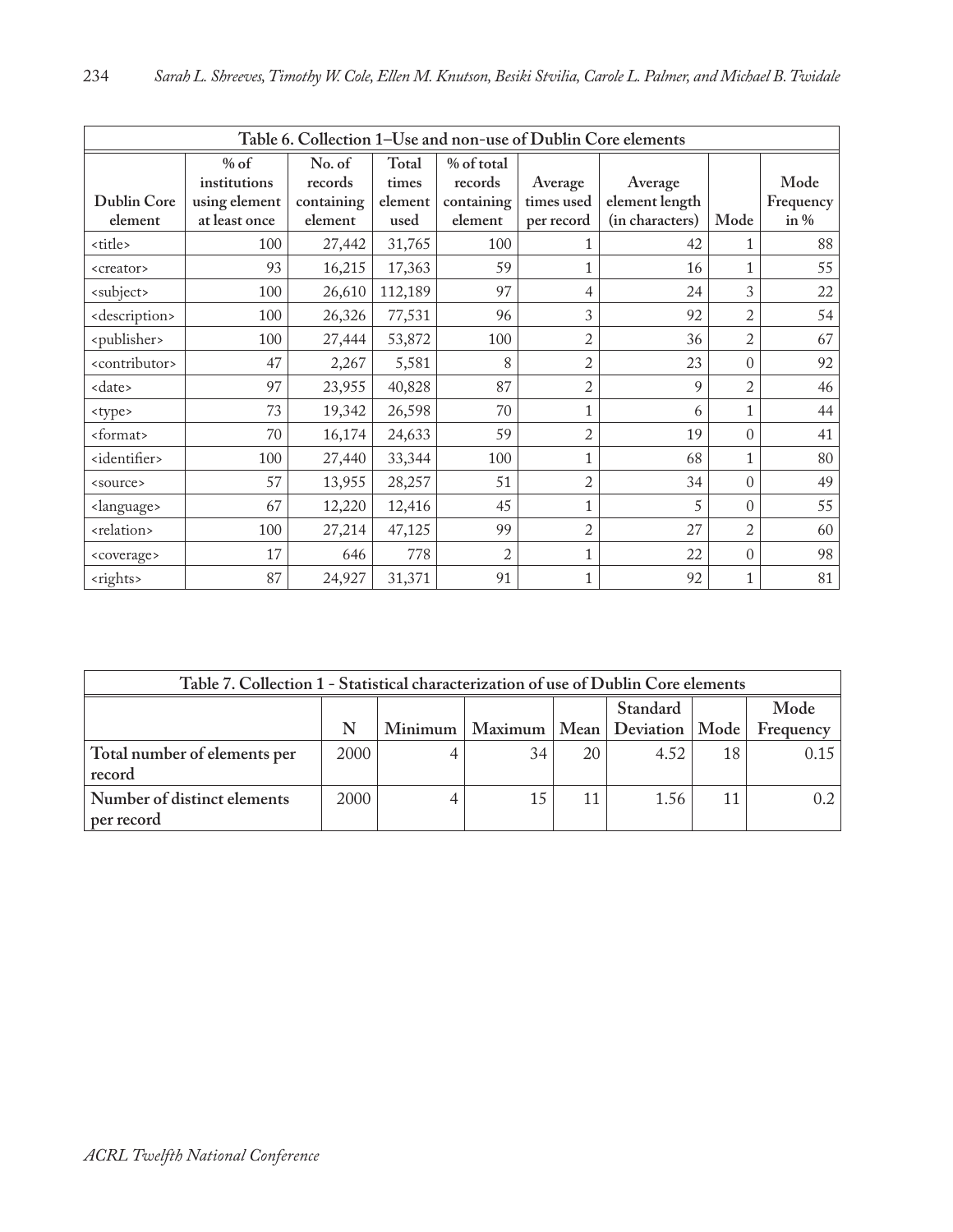| Table 8. Collection 2–Use and non-use of Dublin Core elements |                                         |                                |                                             |                                     |                                              |                |                             |  |  |  |
|---------------------------------------------------------------|-----------------------------------------|--------------------------------|---------------------------------------------|-------------------------------------|----------------------------------------------|----------------|-----------------------------|--|--|--|
| <b>Dublin Core</b><br>element                                 | No. of records<br>containing<br>element | Total times<br>element<br>used | % of total records<br>containing<br>element | Average<br>times used<br>per record | Average<br>element length<br>(in characters) | Mode           | Mode<br>Frequency<br>in $%$ |  |  |  |
| <title></title>                                               | 14,346                                  | 29,172                         | 99                                          | 2                                   | 38                                           | 2              | 82                          |  |  |  |
| <creator></creator>                                           | 14,425                                  | 14,425                         | 100                                         | 1                                   | 34                                           | 1              | 100                         |  |  |  |
| <subject></subject>                                           | 14,421                                  | 115,628                        | 100                                         | 8                                   | 12                                           | 6              | 13                          |  |  |  |
| <description></description>                                   | 3,767                                   | 4,863                          | 26                                          | 1                                   | 17                                           | $\Omega$       | 74                          |  |  |  |
| <publisher></publisher>                                       | 14,425                                  | 28,850                         | 100                                         | 2                                   | 47                                           | $\overline{2}$ | 100                         |  |  |  |
| <contributor></contributor>                                   | $\Omega$                                | 0                              | $\Omega$                                    | $\theta$                            | $\theta$                                     | $\theta$       | 100                         |  |  |  |
| <date></date>                                                 | 14,407                                  | 14,407                         | 100                                         | 1                                   | 10                                           | 1              | 100                         |  |  |  |
| <type></type>                                                 | 14,425                                  | 45,481                         | 100                                         | 3                                   | 12                                           | 3              | 80                          |  |  |  |
| <format></format>                                             | 14,425                                  | 28,850                         | 100                                         | $\overline{2}$                      | 10                                           | $\overline{2}$ | 100                         |  |  |  |
| <identifier></identifier>                                     | 14,425                                  | 43,275                         | 100                                         | 3                                   | 35                                           | 3              | 100                         |  |  |  |
| <source/>                                                     | 14,425                                  | 14,425                         | 100                                         | 1                                   | 59                                           | 1              | 100                         |  |  |  |
| <language></language>                                         | $\Omega$                                | $\Omega$                       | $\Omega$                                    | $\mathbf{0}$                        | $\Omega$                                     | $\theta$       | 100                         |  |  |  |
| <relation></relation>                                         | 14,425                                  | 14,425                         | 100                                         | 1                                   | 57                                           | 1              | 100                         |  |  |  |
| <coverage></coverage>                                         | 14,339                                  | 15,039                         | 99                                          | 1                                   | 47                                           | 1              | 95                          |  |  |  |
| <rights></rights>                                             | 14,425                                  | 14,425                         | 100                                         | 1                                   | 57                                           | 1              | 100                         |  |  |  |

| Table 9. Collection 2. Statistical characterization of use of Dublin Core elements |      |    |    |    |      |    |      |  |
|------------------------------------------------------------------------------------|------|----|----|----|------|----|------|--|
| Standard<br>Mode<br>Minimum   Maximum   Mean   Deviation   Mode   Frequency        |      |    |    |    |      |    |      |  |
|                                                                                    | N    |    |    |    |      |    |      |  |
| Total number of elements per                                                       | 2000 | 15 | 38 | 26 | 3.48 | 31 | 0.2  |  |
| record                                                                             |      |    |    |    |      |    |      |  |
| Number of distinct elements per                                                    | 2000 |    | 13 | 12 | 0.55 | 12 | 0.99 |  |
| record                                                                             |      |    |    |    |      |    |      |  |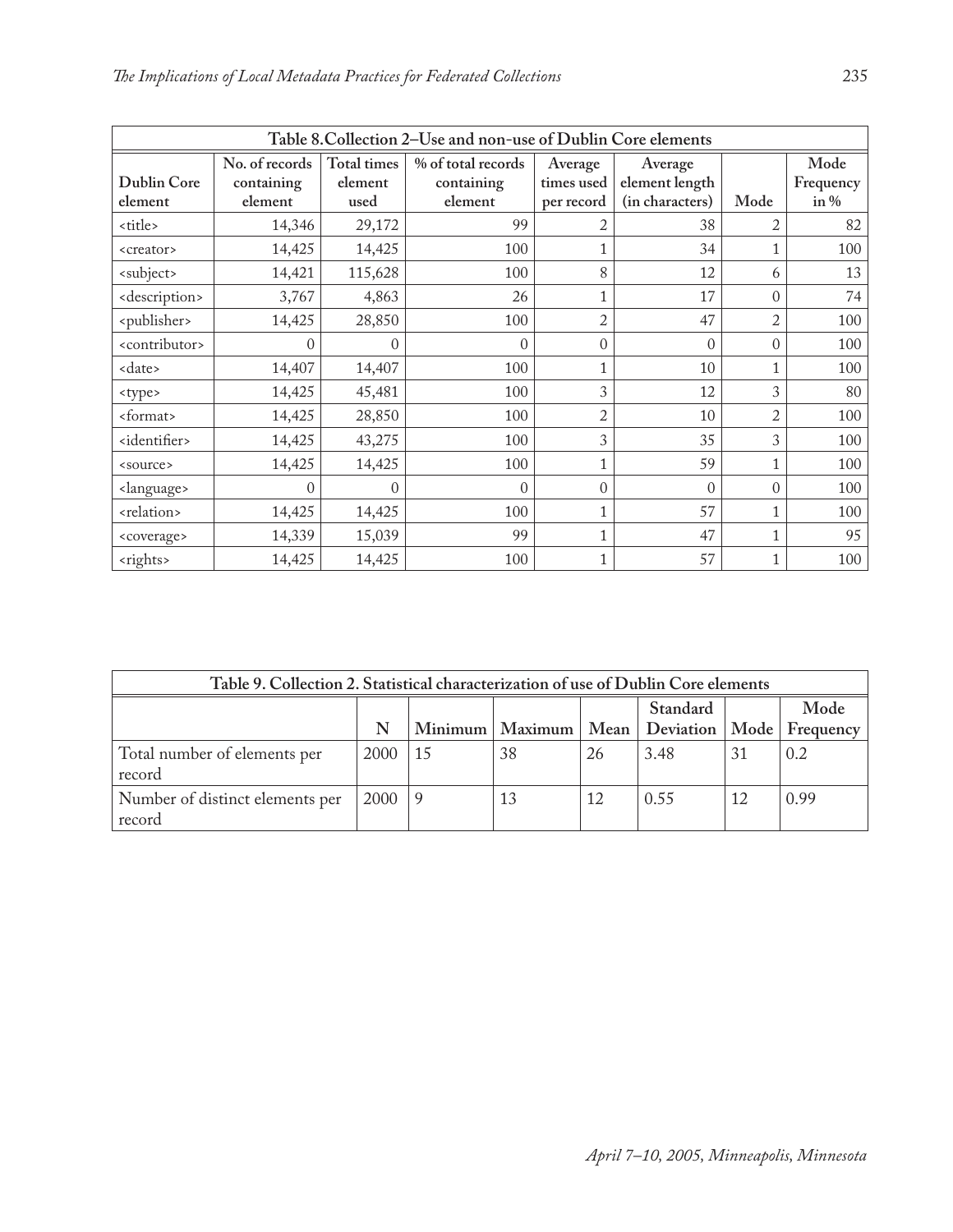| Table 10. Collection 3 - Use and non-use of Dublin Core elements |                                            |                                |                                                |                                     |                                              |                |                           |  |  |
|------------------------------------------------------------------|--------------------------------------------|--------------------------------|------------------------------------------------|-------------------------------------|----------------------------------------------|----------------|---------------------------|--|--|
| <b>Dublin Core</b><br>element                                    | No. of<br>records<br>containing<br>element | Total times<br>element<br>used | % of total<br>records<br>containing<br>element | Average<br>times used<br>per record | Average<br>element length<br>(in characters) | Mode           | Mode<br>Frequency<br>in % |  |  |
| <title></title>                                                  | 1,599                                      | 1,599                          | 100                                            | 1                                   | 45                                           |                | 100                       |  |  |
| <creator></creator>                                              | 909                                        | 909                            | 57                                             | $\mathbf{1}$                        | 41                                           |                | 57                        |  |  |
| <subject></subject>                                              | 919                                        | 919                            | 57                                             | $\mathbf{1}$                        | 140                                          |                | 57                        |  |  |
| <description></description>                                      | 915                                        | 915                            | 57                                             | 1                                   | 390                                          |                | 57                        |  |  |
| <publisher></publisher>                                          | 92                                         | 92                             | 6                                              | 1                                   | 42                                           | $\Omega$       | 94                        |  |  |
| <contributor></contributor>                                      | 705                                        | 705                            | 44                                             | $\mathbf{1}$                        | 65                                           | $\overline{0}$ | 56                        |  |  |
| <date></date>                                                    | 909                                        | 909                            | 57                                             | $\mathbf{1}$                        | 9                                            |                | 57                        |  |  |
| <type></type>                                                    | 914                                        | 914                            | 57                                             | $\mathbf{1}$                        | 4                                            |                | 57                        |  |  |
| <format></format>                                                | 785                                        | 785                            | 49                                             | $\mathbf{1}$                        | 4                                            | $\overline{0}$ | 51                        |  |  |
| <identifier></identifier>                                        | 1,599                                      | 2,305                          | 100                                            | 1                                   | 85                                           |                | 56                        |  |  |
| <source/>                                                        | 907                                        | 907                            | 57                                             | $\mathbf{1}$                        | 137                                          |                | 57                        |  |  |
| <language></language>                                            | 914                                        | 914                            | 57                                             | 1                                   | 4                                            |                | 57                        |  |  |
| <relation></relation>                                            | 916                                        | 916                            | 57                                             | 1                                   | 55                                           |                | 57                        |  |  |
| <coverage></coverage>                                            | 711                                        | 1,412                          | 44                                             | $\overline{2}$                      | 7                                            | $\Omega$       | 56                        |  |  |
| <rights></rights>                                                | 919                                        | 919                            | 57                                             | 1                                   | 121                                          |                | 57                        |  |  |

| Table 11. Collection 3 - Statistical characterization of use of Dublin Core elements |                                                                    |  |    |  |           |  |           |  |  |
|--------------------------------------------------------------------------------------|--------------------------------------------------------------------|--|----|--|-----------|--|-----------|--|--|
|                                                                                      | Mode<br>Standard<br>  Mode<br>Minimum   Maximum  <br>  Mean  <br>N |  |    |  |           |  |           |  |  |
|                                                                                      |                                                                    |  |    |  | Deviation |  | Frequency |  |  |
| Total number of elements per<br>record                                               | 1,599                                                              |  | 16 |  | 6.51      |  | 0.5       |  |  |
| Number of distinct elements per<br>record                                            | 1599                                                               |  |    |  | 5.72      |  |           |  |  |